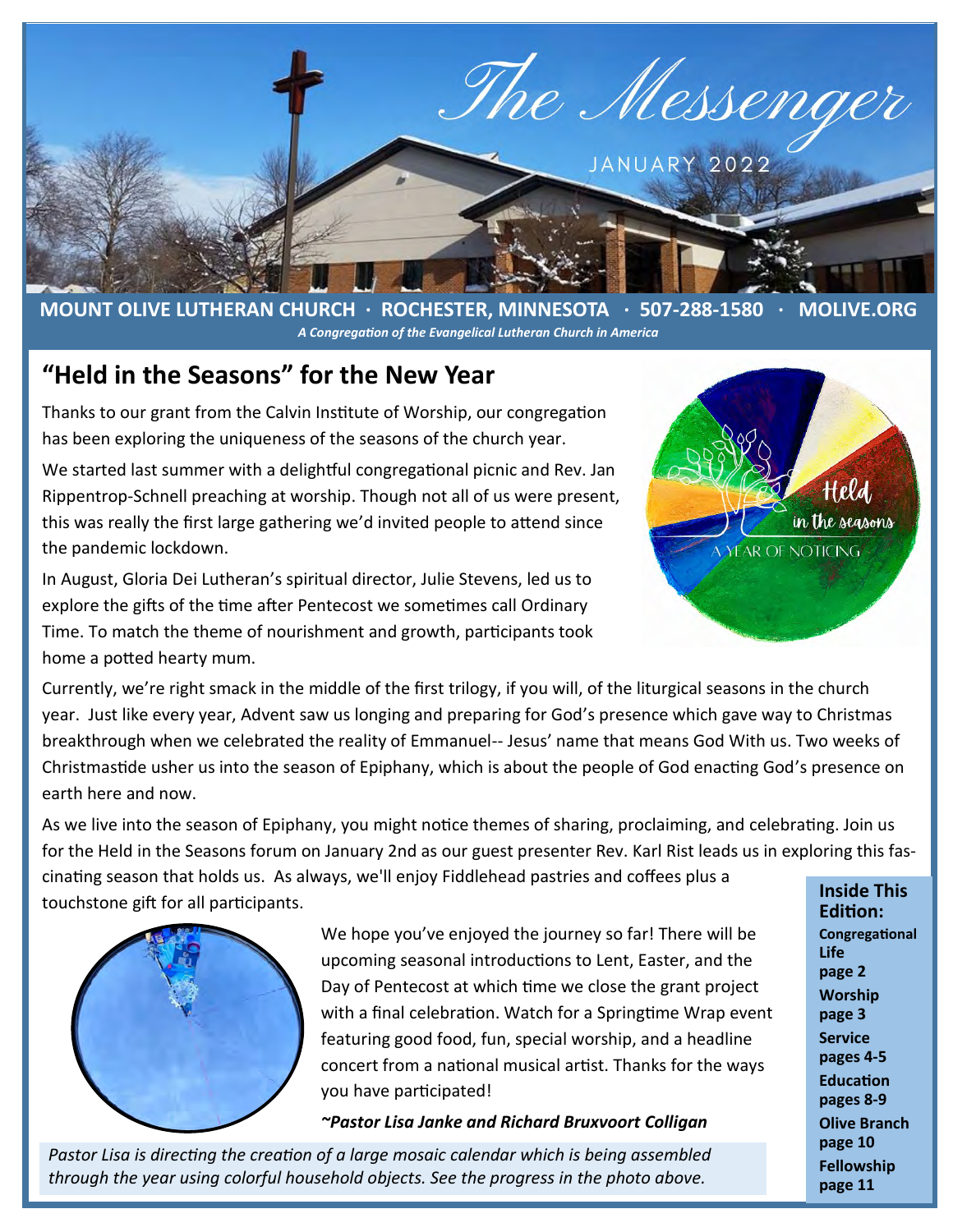#### **2 Annual Meeting is on January 30 at 10:15 am**

This year, because of our present schedule, we will be holding the Annual Meeting of the Congregation during our Sunday Forum time following the 9:00 worship service. All confirmed members are encouraged to attend. Some of the agenda items for this important meeting are:

- Election of Council officers and Team members, including a President-elect.
- Presentation and approval of the 2022 budget
- Approval of the updated Endowment Fund Operations Document
- Report of staff and teams on ministry progress in 2021 and plans for the New Year.

## **Church Council Openings are Your Opportunity**

Do you want to know the "inside scoop" on the ministry and mission of Mount Olive? Do you want to be an influential voice in the workings of this ministry? If you do, God may be calling you to an elected position at Mount Olive. There are a number of openings and your interest will be welcomed. The openings this year are:

- 
- 
- President-elect Treasurer • Columbarium Committee
- Endowment Committee Nominating Committee Ministry Team Member • Synod voting members and Synod voting member alternates

If you feel God might be calling you to any of these positions or you have someone you'd like to recommend, please reach out to the Nominating Committee: Lori Kuhlmann-Leibfried - loriKL@hotmail.com, Mark Masbruch - [mmasbruch@hotmail.com,](mailto:mmasbruch@hotmail.com) or Paul Schaefer - [paulschaefer@chartermi.net.](mailto:paulschaefer@chartermi.net) Thank you.

#### **New Year's Resolutions**

Do you make resolutions for the new year? Here is a suggestion: This year, resolve to review (or create) your estate plan and insurance. Insurance can provide financial support for you and your loved ones when you are unable to do so. An estate plan expresses your wishes in advance for your care and your loved ones' care in situations when you are unable to express your wishes. For example, if you become critically ill or injured:

- What types of life-saving or life-extending health care measures would you want?
- Who would you want to make health care decisions for you?
- Who would you want to handle your financial matters?
- How would you want to provide for the care and support of the loved ones who depend on you?

When you die:

- How would you want to provide for your loved ones?
- Who would you want to administer your estate?
- Would you want to support any of your favorite causes with a legacy gift?

If you have already created an estate plan, does it express your current wishes? If you have not yet created an estate plan, consider meeting with an estate planning professional to get your wishes expressed in writing. If you would like to support Mount Olive with a legacy gift, please see [www.molive.org/index.php/planned](http://www.molive.org/index.php/planned-giving)-giving for more information.

# **Open Budget Meeting January 16**

If you would like to take a detailed look at the 2022 proposed budget, come to the Open Budget Meeting on January 16. Meet in the library at 10:15 am. This is an opportunity to go over the budget and ask any detailed questions.

## **2022 Offering Envelopes**

Offering envelopes for anyone who requested them will be placed in your church mailbox. Contact Bill Hollander in the church office- [bill.h@molive.org](mailto:bill.h@molive.org) if you would like envelopes or have any giving questions.



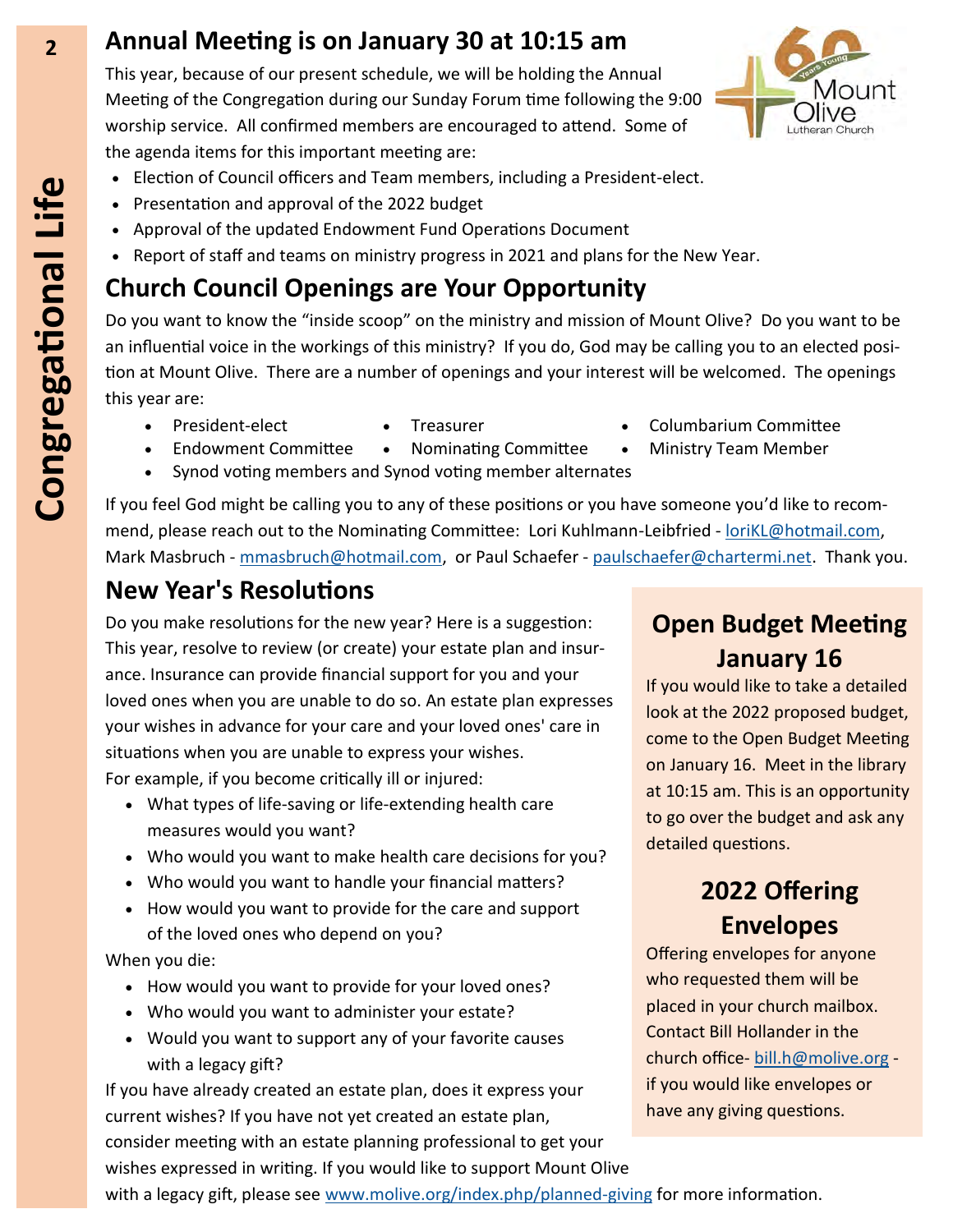#### **Pastor Glenn's Devotions 3**

Continuing a practice he began in March 2020, Pastor Glenn is providing daily devotions around selected scriptures which are matched with each week of the liturgical year. In each devotion, there is a substantial portion of scripture, a reflection, and prayer. You are welcome to pick up a hard copy each week at church, or access them [online.](http://molive.org/index.php/weekly-devotional) You are also welcome to forward them to others for their use. Pastor Glenn's first set of devotions, written in 2020, will soon be published by Wipf & Stock, under the title *Quarantining With God.* A release date has not been announced.

## **Santa Lucia Day Observed December 12**

On Sunday, December 12, Mount Olive celebrated the Festival of Saint Lucia. Kate Klavetter portrayed Lucia along with star boys Tyler Rislow and James Sinnwell. Check out the Mount Olive



[Facebook](https://www.facebook.com/MOliveMedCity) page for more pictures and video of the celebration. The video of the worship service is also available on the [archive](https://www.youtube.com/watch?v=R6Ieqs08nqc) page on the Mount Olive website.



## **Worship Volunteer Opportunities**

Worship volunteers are needed this winter to keep our 9:00 am Sunday services running smoothly. We ask that all volunteers are fully vaccinated. If you would be willing to help out, please click here to sign up: [www.signupgenius.com/go/20f0449a5a92aa1fb6](https://www.signupgenius.com/go/20f0449a5a92aa1fb6-mount1)-mount1 or contact Nancy Britson, Volunteer Coordinator, with your availability or questions—[nancy@molive.org](mailto:nancy@molive.org) or 507-288-1580 ext. 202. Training is available for new volunteers.

# **Altar Flowers**

The 2022 schedule is now available to sign for providing flowers to brighten the sanctuary each week. Place orders for birthdays, anniversaries, baptismal birthdays, births, or in memory of loved ones. Sign up in the Gathering Area, fill out an envelope and include payment. Place orders at least one week in advance. Bouquets are \$40 and bud vases range from \$7.50 to \$13.50.

# **Winter Worship Schedule Updates**

**Sunday, 9:00 am**—**Traditional Worship**— a full service with Holy Communion in the sanctuary. **Wednesday, 6:30 pm**—Wednesday worship with Holy Communion in the Fellowship Hall. Regular weekly services resume on January 5 at 6:30 pm in the Fellowship Hall. These services are not recorded. **Online Worship**—The 9:00 am worship service is livestreamed from the Sanctuary each Sunday, and is also available on the Mount Olive [YouTube channel](https://www.youtube.com/user/MountOliveELCA) following the service. The link is shared on [www.molive.org](http://www.molive.org) along with past [worship](http://molive.org/index.php/sermons) services.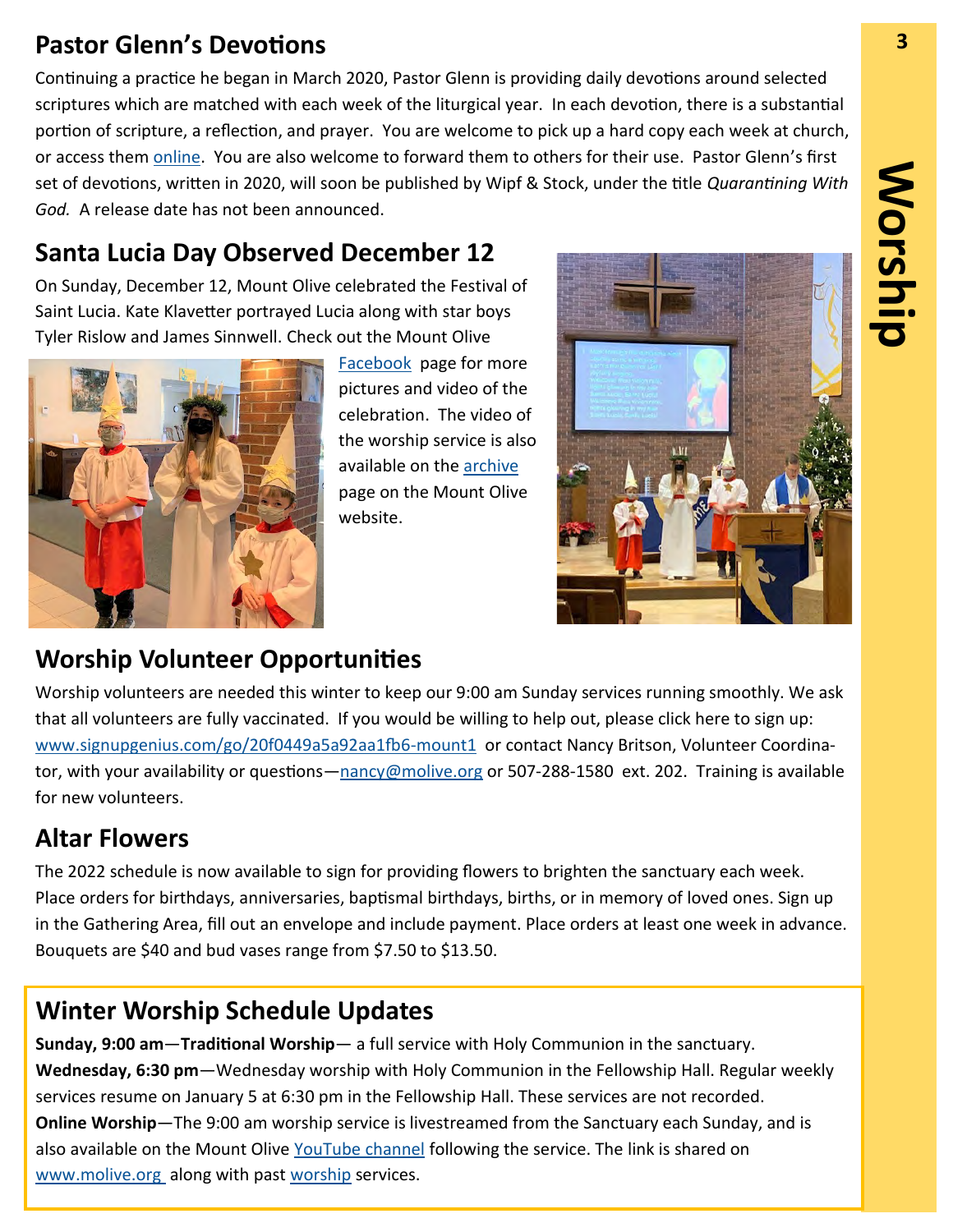## **4 2nd Sunday of Service – Bandage Rolling**

On **January 9**, the Sunday school children will roll bandages for Global Health Ministries. Meet in the Gathering Area at 10:15 am to help. Global Health Ministries is a Lutheran organization that gives medical support to dozens of countries. Even the most basic

supplies are often lacking at mission hospitals and clinics overseas. Many of the health facilities have limited access to clean affordable bandages, an item that is used everyday in the care of their patients.

# **Afghan Evacuee Program Update**

We have finally met our family of four! Zorha (Mom), Zahir Shah (Dad), Mohammed (4-year-old little boy), and Osman (14-month-old little boy). Volunteers from Mount Olive and People of Hope helped to move the family to their permanent apartment the week before Christmas. We discovered that Google Translate is a life saver! Thank you to those who donated supplies to help the family furnish their new apartment. We will continue to share updates and further needs with the congregation as we continue this journey.

# **Channel One**

Channel One needs your support. Donors are helping us to provide food for over 11,800 families each month, but there are still many individuals and families facing hunger right now. If you are able, consider making an online donation to assist us in addressing food insecurity. [https://www.helpingfeedpeople.org/donate/donate](https://www.helpingfeedpeople.org/donate/donate-paypal/)-paypal/





#### **Dorothy Day House**

Mount Olive's commitment to the Dorothy Day Hospitality House is to provide a meal to the guests staying there on the first Friday evening of each month. We need volunteers for the month of **February** and beyond. When you sign up to serve Dorothy Day House, you only need to order a meal or deliver a home cooked meal to the house before 6 pm that Friday you signed up to serve. The house volunteers will serve and clean up after the meal. The guests and the volunteers are required to wear masks and practice social distancing as recom-

mended by the CDC but are not mandated to be vaccinated. When you wish to volunteer to serve Dorothy Day Hospitality House you may either sign up on the sheet in the Gathering Area at church or contact me. Thank you for your service! Jene Bodensteiner, Volunteer Coordinator for Dorothy Day House at Mount Olive. E-mail: [jbode6@me.com.](mailto:jbode6@me.com) Phone:(507)287-0257 or (507)398-2009.

# **Family Promise Seeks Volunteers**

Family Promise continues to use Sign-Up Genius to gather volunteers for providing meals. Please be aware that Family Promise cannot share information about vaccination status of staff and guests, so if you choose to deliver the meal in person, mask wearing is strongly encouraged. For no contact delivery, there is a blue bin right in the front entry way of the



North Star House, 913 1st Street NW in downtown Rochester, where you can put the food around 6:00 pm. Here is the link for the meal sign-up: [https://www.signupgenius.com/go/30e0c4fa4aa22a3f94](https://www.signupgenius.com/go/30e0c4fa4aa22a3f94-prepare)-prepare. For a list of in-kind donations that the house needs click this link: [https://www.fprochestermn.org/wish](https://www.fprochestermn.org/wish-list)-list

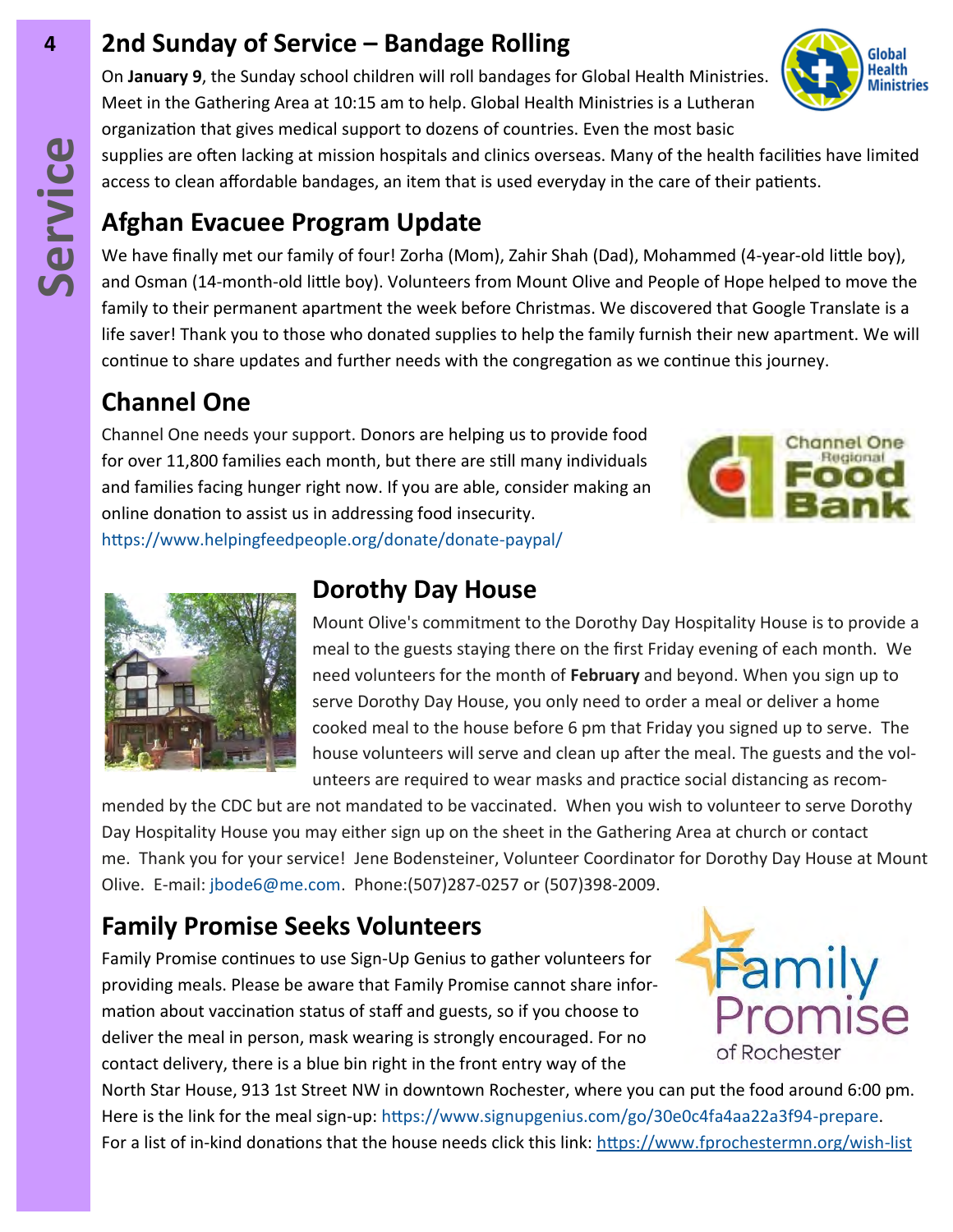# **Baby Care Kit Collection 5**

Mount Olive has been collecting items for Lutheran World Relief (LWR) since 1996. Since then, Mount Olive has donated: 1,043 Baby Care Kits.

These gifts in the past have been sent to over 20 different countries to help parents and babies in need. LWR Baby Care Kits are distributed as part of emergency relief efforts, but they are also given to encourage expectant women to seek prenatal care. The kits help welcome the littlest ones into a caring international community and swaddle them with love!

Below is a list of the items needed, or you may pick up the list on a Baby Care Kit card in the Gathering Area this month to donate to Lutheran World Relief. In the past, t-shirts (up to size 2T) and flat fold cloth diapers were most needed. Please contact Cathy Hanson with any questions or to volunteer to help assemble kits - 507-398-3917.

| 2 T-shirts          | 2 Receiving Blankets                                | 4 Cloth diapers                       | 1 Hand towel         |
|---------------------|-----------------------------------------------------|---------------------------------------|----------------------|
| Light weight cotton | Flannel or cotton up to 52"                         | Flat fold preferred                   | Dark color preferred |
| 2 pairs of socks    | 2 4-5oz bars of gentle soap<br>In original wrapping | 2 Diaper pins or large<br>safety pins |                      |

# **Neighborhood Schools**

Thank you for the donations of money and winter items for the children at Elton Hills Elementary School. We also purchased some gift cards for a few families that were in dire need of extra food and other items. We will be using some of the donated funds to purchase nut-free snacks for the children.

# **Snow Removal Help Needed**

Family Service Rochester is seeking volunteers who would be willing to lend a hand with snow removal for senior homeowners. Volunteers are matched with a homeowner to assist for the winter season after each snowfall. Don't have the capacity to commit for the whole winter? We're also looking for "substitute" snow shovelers! To find a neighbor who needs a hand, contact Family Service Rochester at 507-287-2010 or [volunteers@familyservicerochester.org](mailto:volunteers@familyservicerochester.org)

# **Mount Olive Prayer Shawl Group**

The Mount Olive prayer shawl group will meet on **January 18**  at 10:00 am in the Fellowship Hall. Yarn, needles, patterns, and guidance are supplied; please contact Vickie Kubly if you would like to join the group—507-282-7696. If you would like to request a prayer shawl for someone who is experiencing illness, loss, or a difficult time, please contact Vickie, or you may call the church office at 507-288-1580.

# **Mount Olive Quilters**

The quilters meet each Thursday morning at 9:00 am in the Fellowship Hall to prepare and tie quilts that are sent to Lutheran World Relief and local service organizations. Everyone is welcome to join them. The quilters can always use more cotton fabric for making the colorful quilt tops. Donations may be left in the Gathering Area cabinet, where there are also small and large quilt top kits for sewing at home. If you have any questions, please contact Donna Grever at 507-206-4605.

#### **Red Kettle Bell Ringing for Salvation Army**

On Saturday, December 4, Mount Olive members, Wendy and Kerry Dennison helped to ring the bells for the Salvation Army Red Kettle Fundraiser. Thank you for volunteering



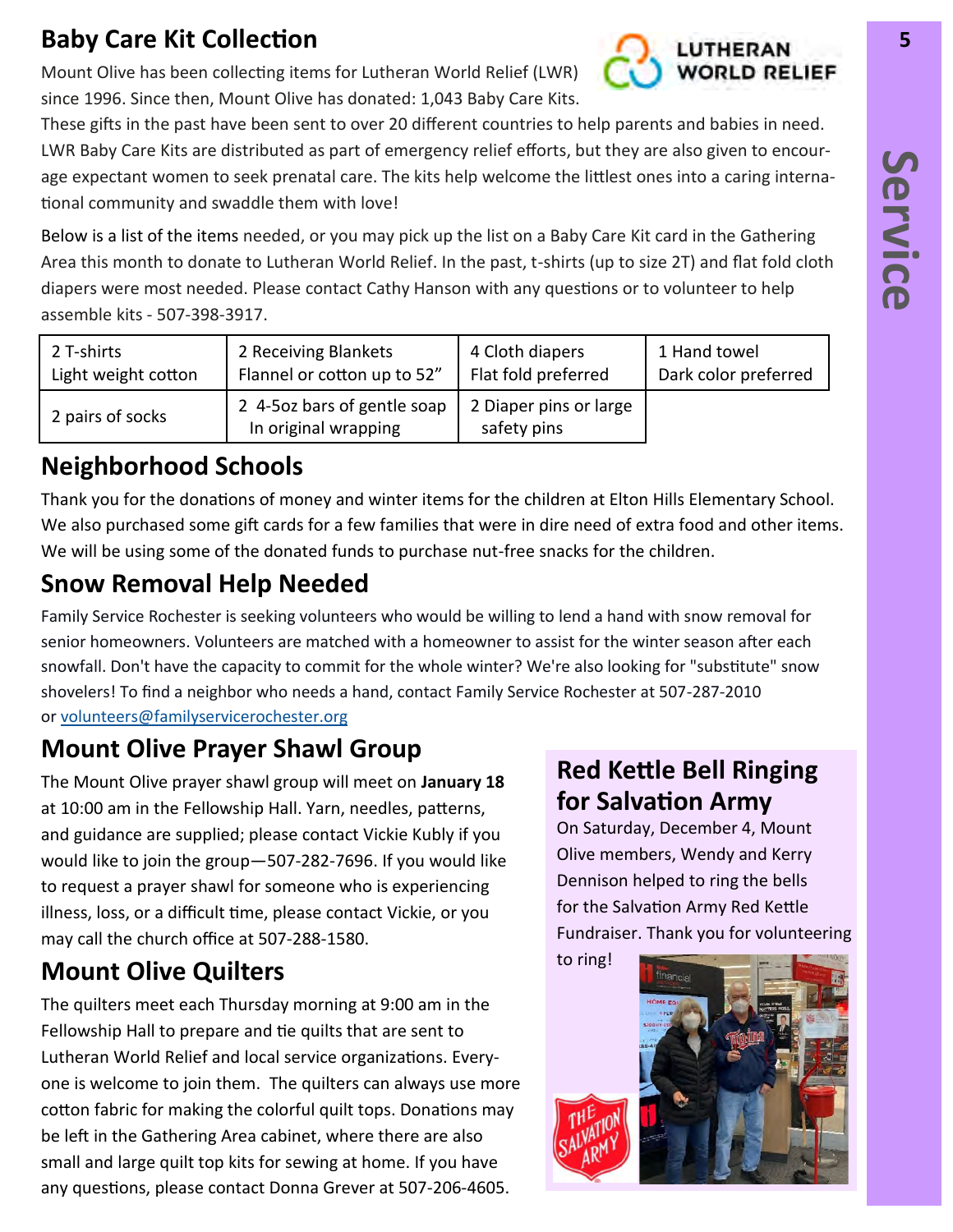#### **8 Sunday Forums Feature Legislators and Others**

January promises to be an especially lively month for Sunday Forums. We have special guests and presenters from our community and beyond, including members of the state legislature who will gather in a round table discussion on January 23. We meet each Sunday at 10:10 in the Fellowship Hall. Grab a cup of coffee and join us. Here's what's planned:

- **January 2**  Come and learn from special guest Rev. Karl Rist about the rich tradition of Epiphany. We hope that in coming you will have an epiphany – an aha!
- **January 9**  Service Sunday Come out and roll bandages for Global Health Ministries
- **January 16**  The Mount Olive Team Exploring Anti-Racism (MOTEAR) will introduce the book, *Just Mercy*, and the Equal Justice Initiative, founded by the author, Bryan Stevenson.
- **January 23**  Four state legislators: Senator David Senjem, and Representatives Liz Bolden, Duane Quam, and Tina Liebling will be part of a round table discussion around affordable childcare in Minnesota. As part of the morning we will explain our partnership with Families First of MN and how that has provided an affordable childcare option for working families in Rochester. This should be a robust discussion!
- **January 30**  Annual Meeting of the congregation
- **February 6**  Interfaith Dialogue with our Muslim, Jewish, and Sikh friends.

## **"Just Mercy" Book and Movie Invite**



The Mount Olive Team Exploring Anti-Racism invites you to read *Just Mercy* with us, and to join our Sunday Forum on January 16th, where we will show an interview with the author, Bryan Stevenson, and the Equal Justice Initiative he founded. In February, we will watch the movie together at Gray Duck Theater on Sunday, February 27 at 4:00 pm. If you would like to provide the funding to sponsor this free event for Mount Olive members and friends, please contact Pastor Lisa[—lisa@molive.org.](mailto:lisa@molive.org)

Note that there are two versions of the book, the original and a young adult adaptation – both provide a wealth of information. Samples of these two versions are available to peruse in the Gathering Area to help you decide which is for you. We will have several copies of *Just Mercy* available to borrow, Jan 9-23, thanks to the Rochester Public Library. You can sign out a copy in the church office during this time.

# **Pastor Glenn's January Bible Study**

*Being the Body of Christ, a Study in First Corinthians*, is the title of Pastor Glenn's 4-week Bible Study, January 19 – February 9. This short study will look at passages in the 12<sup>th</sup> and 13<sup>th</sup> chapters of I Corinthians which explore our giftedness as members of the Body of Christ. Study guides are \$6 each and available soon. Sign-up in the church entry way. Classes will be held each Wednesday at 7:30 pm via Zoom, and Thursday mornings at 10:30 am in the church library.

# **Women's Small Groups**

In January, Mount Olive women's circles will resume meeting for fellowship and a study from *Gather Magazine.* The study beginning in January is entitled *The kingdom of God: What does it mean for God to be*  in charge? by New Testament scholar Mark Allan Powell. Learn more at [www.gathermagazine.org](http://www.gathermagazine.org) or this [link.](https://www.gathermagazine.org/winter-2022-the-kingdom-of-god-by-the-rev-mark-allan-powell/) **Study Leaders for the January meeting dates will meet with Pastor Glenn on Tuesday, January 4 at 5:30 pm in the conference room near the office.** Contact Nancy Britson in the office if you are interested in joining one of the small groups, which meet at a variety of times. - [nancy@molive.org.](mailto:nancy@molive.org)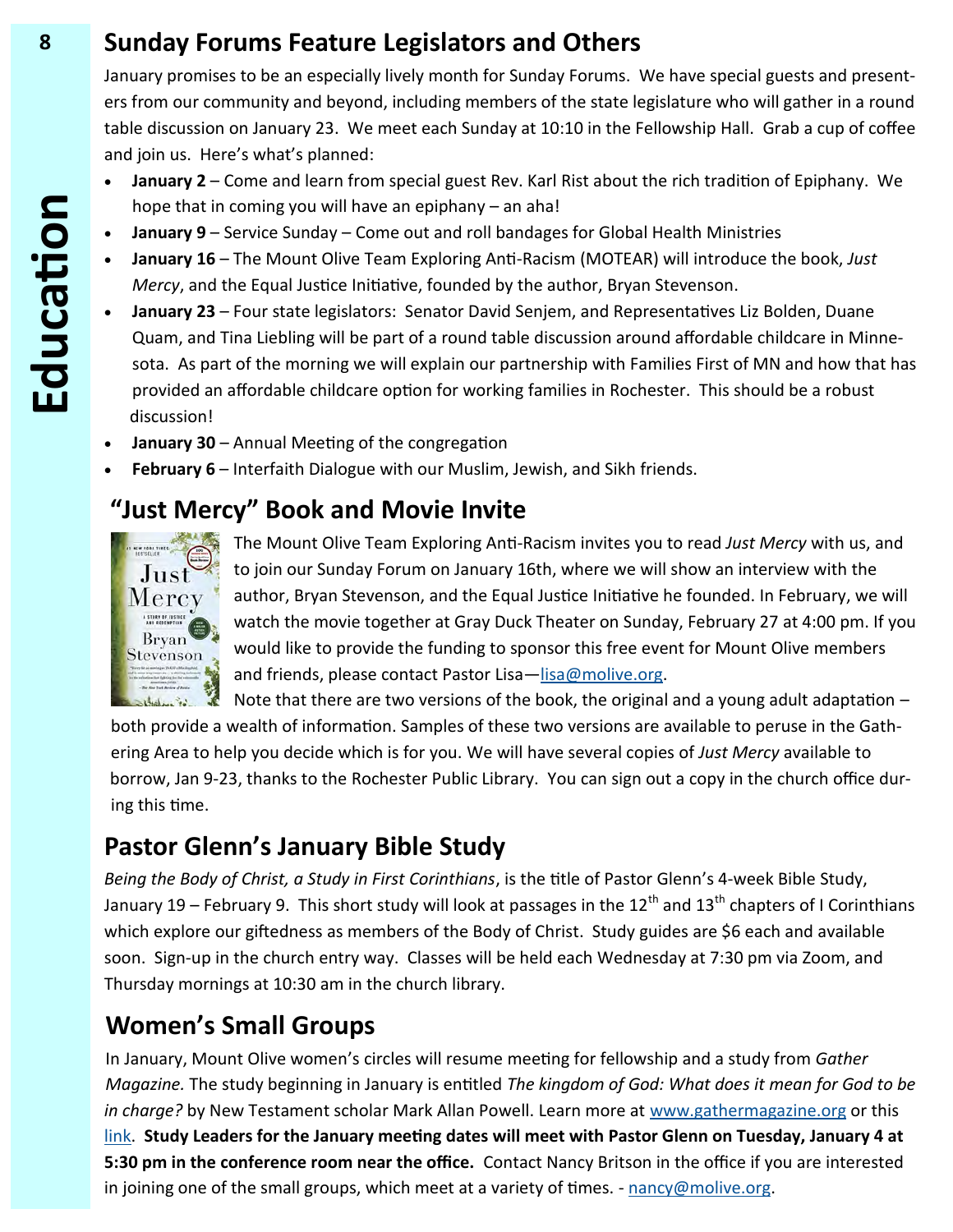Next year is the National Youth Gathering in Minneapolis from July 24-28! We will be staying overnight at a hotel with other churches. The cost will be about \$350 for registration. The plan is to fundraise food and lodging costs. If you are currently in 8th -12th grade, you



are eligible to participate in this exciting event with Pastor Luke. Several thousand Lutheran students from across the country come together to worship, learn, play and serve together. This high energy event is sure to be one you will remember. There will be an informational meeting on Wednesday, January 12, at 7pm in the Fellowship Hall. Contact Pastor Luke if you are interested – [luke@molive.org.](mailto:luke@molive.org) 

## **Sunday School Volunteers Needed!**

On the 1st and 3rd Sundays of the month, there will be Sunday school classes. Pastor Luke will be focusing more on worship leadership, which means we need volunteer support to make Sunday school possible. Pastor Luke will continue to be available for support during Sunday school and has provided detailed lesson plans and resources for each class to make volunteering as easy as possible. Additionally, there will be an **informational meeting for all parents and volunteers on Sunday, January 9**, following worship.

Sunday school will start at 10:15 am following worship. It will start with large group music and a Bible story. Then we will break into smaller groups for activities and diving deeper into the Biblical story. This will target 6th grade and younger, however, we would love support from middle and high schoolers this would be an excellent volunteer opportunity!

**Volunteers Needed** – music leaders, large group story tellers, and small group leaders are needed to help with Sunday School. Sign up for the week(s) that work for you. Please see the December email from Pastor Luke or contact him for more details - [luke@molive.org.](mailto:luke@molive.org)

**\*Note** – we will watch the progress of COVID-19, especially with the emergence of the Omicron variant, and make decisions accordingly to keep our kiddos safe. When we can meet, everyone will be asked to wear a mask and it is recommended that everyone who can be is vaccinated.

## **High School Fellowship**

We are looking for fun events to get on the calendar for high school fellowship. If there is something that you would be willing to lead or host – like ice skating, sledding, a movie or video game night – please contact Pastor Luke and we will get it on the schedule. We are looking to shake things up and try new ways of gathering for high schoolers in 2022.

# **Confirmation**

Wednesday evening confirmation class will begin again on January 19th. We will meet, 6:30-8 pm, every other Wednesday through April 27. These classes will continue to be supplemented with a three hour retreat once a month on Sundays. Look for more details via email.

# **Men's Discipleship**

Men's Discipleship is a Bible study group for men meant to move them closer to God and to help them understand God's will in their lives. They meet weekly, on Zoom, on Saturday mornings at 8:30 am. They will not meet January 1. They are studying 1st Corinthians in their continuing study of Paul's letters. This group is open to anyone in the congregation. Contact Mark Masbruch for more information and the Zoom link-[mmasbruch@hotmail.com.](mailto:mmasbruch@hotmail.com)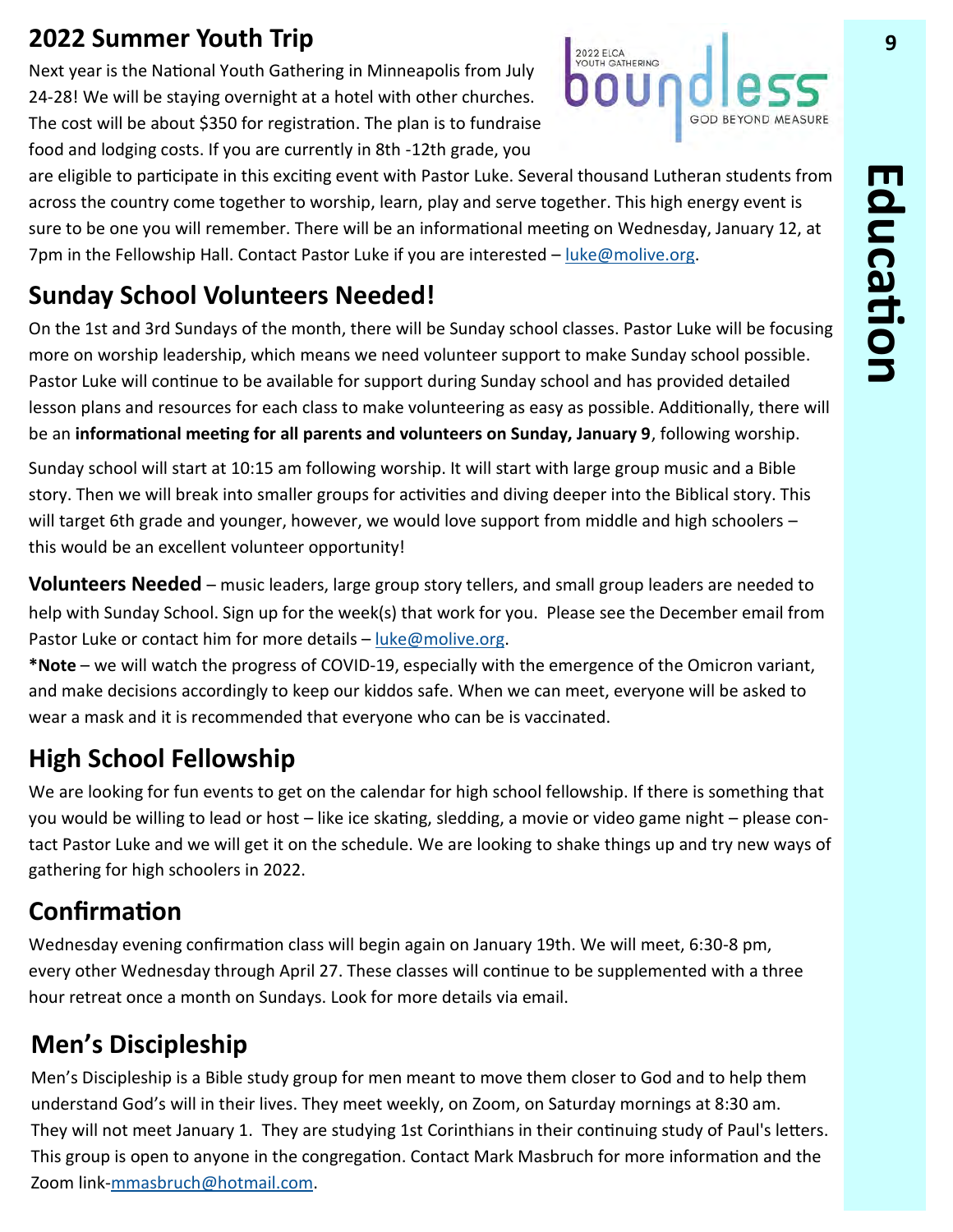## **<sup>10</sup> The Olive Branch Way: Midrash & Meal**

If you haven't visited Olive Branch Church, maybe you've wondered what it's like. Well, in some ways, it's a lot like the traditional movements of Mount Olive worship: Gathering, Word, Response, Sending. Two elements that are a bit different are how we engage the Bible and how we enact Holy Communion.

When it comes to encountering the ancient scripture, we rarely if ever read directly from the Bible. Instead, the community is invited directly into *midrash*- - an ancient Jewish practice of immersion that involves imagination among and

beyond the words in the book. Midrash often involves following our curiosity into something generative. Often, we'll create fresh stories, music, or even theatrical scenes. What we consistently experience is a delicious sense of discovery that feels like spiritual formation. We wonder: Is this what Jesus did with his students?

Meal-wise, just like Mount Olive, we share Holy Communion every week. Visitors are sometimes surprised to see on our Table a big loaf of bread and bottles of sparkling juice! Olive Branch uses fresh, hand-made breads from local bakeries both to support local bakers and to offer a generous meal that might even fill us up. We have butter on hand, sometimes even honey. We call for seconds until the loaf is gone. Since some of us have sensitivities to alcohol, we use juice so children and those of us in recovery can partake without reservation. And during the meal, after a song from Richard, we talk. Listening carefully to one another's stories and insights is often the best part of the evening.

Next month, we'll share more about our unique liturgy. Meantime, if you're curious, be welcome at Olive Branch Church any Monday night. We're not looking for members-- just people who enjoy this unique way of practicing faith.



## **Free Movie Night at Gray Duck!**

Two days before Groundhog Day, we'll be screening "Groundhog Day" Monday, **January 31st** at 6:00 pm. (Comedy, 1993, rated PG, Bill Murray, Andie MacDowell) Doors open at 5:30 pm for popcorn, treats, and cocoa at Gray Duck Theater & Coffeehouse: 619 6th Ave NW Rochester. Feel free to bring friends!

# **Olive Branch Church**

Olive Branch Church continues to meet on Monday evenings at Gray Duck Theater & Coffeehouse, 619 6th Ave NW, Rochester. Doors open at 5:30 pm; church starts at 6:00 when you hear the strum. It's led by Pastor Lisa and Richard BC, visitors are always expected. Thanks for your support of this exciting outreach ministry! Questions? Contact Pastor Lisa at [lisa@molive.org.](mailto:lisa@molive.org) 

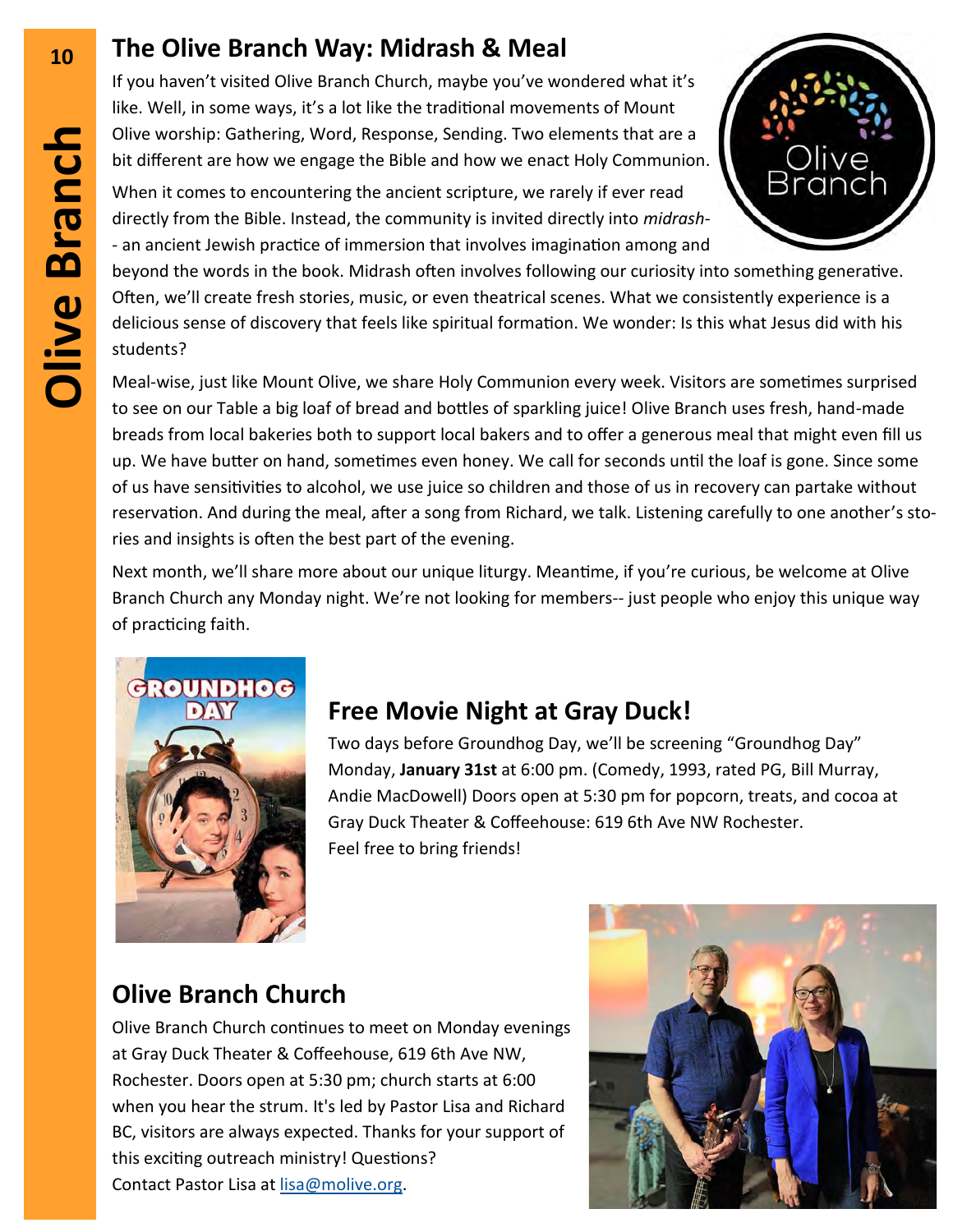

#### **Monday Book Group 11**

The **Monday Book Group** gathers monthly to discuss a wide variety of literature. They will meet via Zoom on **January 10** at 6:30 pm. This month's selection is *Becoming* by Michelle Obama. In her memoir, a work of deep reflection and mesmerizing storytelling, Michelle Obama invites readers into her world, chronicling the experiences that have shaped her—from her childhood on the South Side of Chicago to her years as an executive balancing the demands of motherhood and work, to her time spent at the world's most famous address. If you would like to be added to the email list and

receive the Zoom invitation for January, contact Jodi Schoer at [mjschoer@charter.net.](mailto:mjschoer@charter.net)

# **Ripe Olives Craft and Hobby (and More) Show**

The Ripe Olives, Mount Olive's group for retired folks, meets on the 2nd Friday of each month at 9:30 am in the Fellowship Hall. Did you pick up a new hobby during this long pandemic or have a craft that you've enjoyed for years? On **January 14,** we will have a **Craft, Hobby (and More) Show** by the Ripe Olives themselves, a return of one of the favorite past programs. Everyone is encouraged to bring examples of their handiwork, crafts, hobbies, or favorite occupations to put on display (or give a verbal description if non tactile). During the program time, each person will be given the opportunity to "show and tell" if they choose and answer questions from the audience. There'll be a simple continental breakfast, coffee, and juice. Please RSVP to Nancy Britson in the church office, 507-288-1580 or [nancy@molive.org](mailto:nancy@molive.org) or sign up in the Gathering Area at church. If we need to change to a Zoom format due to COVID, you will be notified.

#### **Upcoming Concerts at Mount Olive**

Mount Olive will host two concerts from Lyra Baroque in January:

#### **Saturday, January 15, 5:30 & 7:30 pm**

**Lyra Baroque Orchestra presents "The Grand Tour with Chloe Fedor"-**

The tradition of Grand Tours spans from the early seventeenth century with

horses and carriages up through the nineteenth century with its steam locomotion. Pack your bags and dust off your passport for a musical journey to Paris, Rome, Leipzig, and London with violinist Chloe Fedor. Click [here](https://lyra.app.neoncrm.com/np/clients/lyra/event.jsp?event=936) for the ticket purchase link or go to [www.lyrabaroque.org](http://www.lyrabaroque.org) for more information and COVID guidelines for each concert.

#### **Thursday, January 20, 7:00 pm**

**Lyra Chamber Concert, "Joy Reimagined"-** Members of Lyra with guest Chloe Fedor present a string quartet concert featuring Franz Joseph Haydn's radiant String Quartet in C Major, Op. 20, No. 2, and works by Saint-George and Brunetti. Click [here](https://lyra.app.neoncrm.com/np/clients/lyra/event.jsp?event=926) for the ticket purchase link or go to [www.lyrabaroque.org.](http://www.lyrabaroque.org)

# **Wall of Wonder Timeline Results**

As part of our 60<sup>th</sup> anniversary celebration this fall, we invited our Mount Olive members and friends to help create the "Wall of Wonder," a visual timeline of the last 60 years, including key people and events from Rochester, Minnesota, the United States, and beyond. Thank you to everyone who helped create the Wall of Wonder over the past few months, and special thanks to those who attended the forums in November and December to wrap up this project. A PDF version of the Wall of Wonder, complete with the titles and additional events and information that were discussed at the forums, is now available on our website: http://molive.org/wp-[content/uploads/Wall](http://molive.org/wp-content/uploads/Wall-of-Wonder.pdf)-of-Wonder.pdf